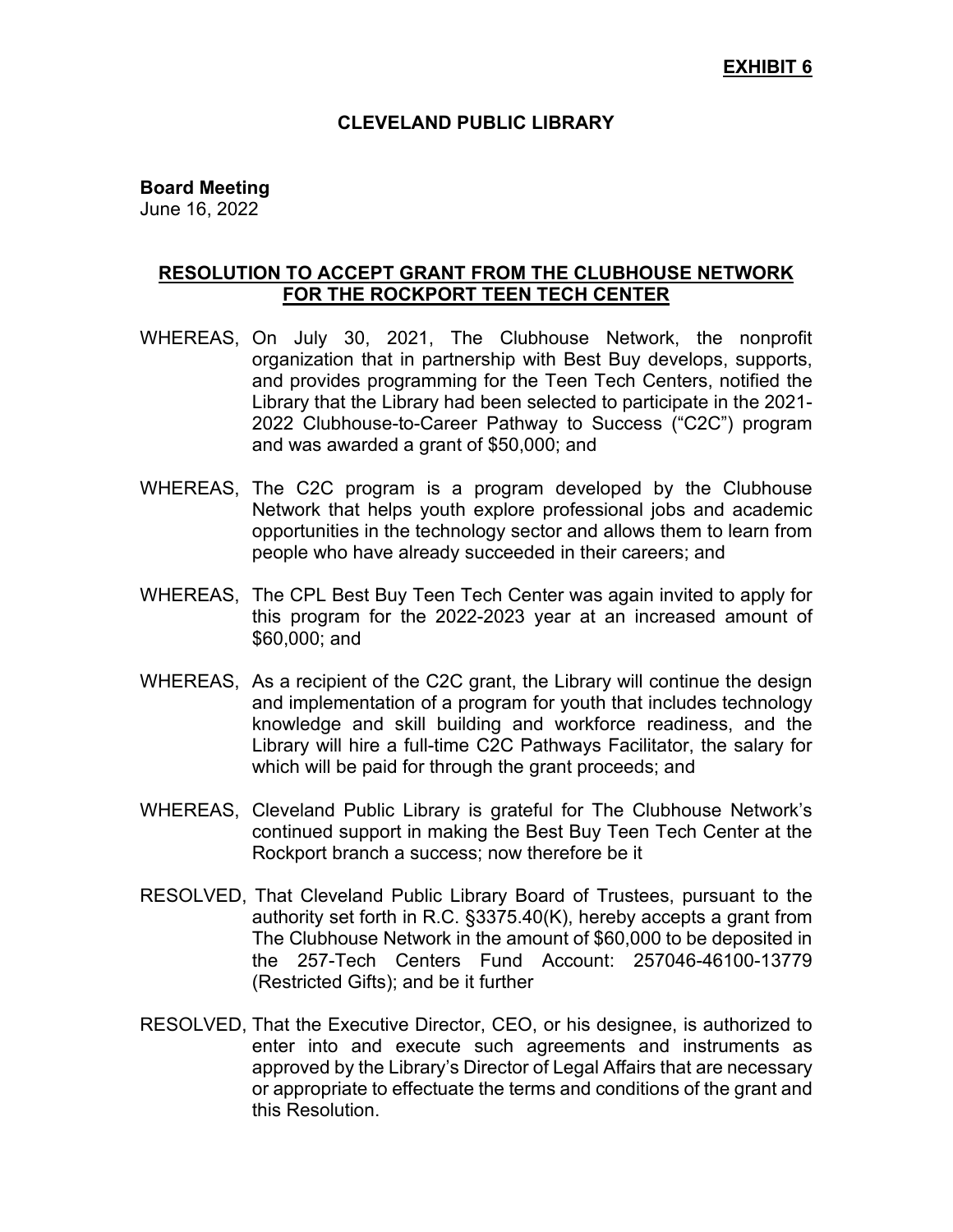

2101 Washington St. Roxbury, MA 02119 theclubhousenetwork.org May 25, 2022

Felton Thomas Executive Director Rockport Branch of Sent via email

#### Board of Directors

\_\_\_\_\_\_\_\_\_\_\_\_\_\_\_\_

Amon Millner TCN Board Chair Olin College of Engineering

Fran Baker Gold Crown Foundation

Gail Breslow (ex officio) The Clubhouse Network

Rick Burnes Charles River Ventures

Anele Davids Sci-Bono Discovery Centre

Stephanie Khurana Draper Richards Kaplan Foundation

Steve Osemwenkhae Federal Reserve Bank of Boston

Mitchel Resnick MIT Media Lab

Larry Weber Racepoint Global

Andrea Wood Best Buy

Cleveland Public Library Dear Felton,

Congratulations! The Clubhouse Network (TCN) and Best Buy are thrilled to let you know that the Best Buy Teen Tech Center @ Rockport Branch of Cleveland Public Library has been selected to participate in the 2022-2023 Clubhouse-to-Career Pathways (C2C Pathways) program for Level 2. We ask that you please share this letter with your entire Best Buy Teen Tech Center and C2C Pathways team, as there is important information here for program kickoff and implementation. Please review and then sign where indicated, as this award letter will serve as the grant agreement.

## Funding Amount & Payment Schedule

Instead of submitting a CyberGrants request to Best Buy, as previously named in our April  $5<sup>th</sup>$ Webinar, your BBTTC will receive your \$60,000 grant funding from The Clubhouse Network in one lump payment upon receipt of this signed agreement. Program expectations outlined below, as well as in the RFP & Implementation Details, MUST be met in order to be considered for future funding and/or C2C Pathways program participation. Work can and should begin as soon as possible and funds utilized from the time work begins through August 31, 2023 for the 2022-2023 program year.

#### Immediate Next Steps

Below are some of the immediate next steps for the program. For more information, please read the corresponding section of the award letter (indicated in parentheses).

| <b>Due Date</b>                                  | <b>Immediate Next Steps &amp; Upcoming To-Do List:</b>                                |  |
|--------------------------------------------------|---------------------------------------------------------------------------------------|--|
| June 3rd                                         | Complete all columns within the Contact Information sheet (see Welcome:               |  |
|                                                  | Program Resources)                                                                    |  |
| June 8th                                         | Pre Kick-Off All New Pathways sites & Returning sites with new Pathways               |  |
|                                                  | Facilitators (facilitators hired after January 2022) MUST attend. All returning       |  |
|                                                  | sites with "veteran" staff may choose to join. The meeting is intended for C2C        |  |
|                                                  | Pathways Facilitators, as well as CBOs and BBTTC Coordinators, and any                |  |
|                                                  | interim contacts.                                                                     |  |
|                                                  | Wednesday, June 8th from 1:00-2:00 pm Eastern via Zoom:                               |  |
|                                                  | https://us02web.zoom.us/j/87611720695?pwd=WUVQbDNDZGtMdHIvWllv                        |  |
|                                                  | S01TV3VsZz09                                                                          |  |
|                                                  | Meeting ID: 876 1172 0695 / Passcode: 742295                                          |  |
| June 17th                                        | • <b>Review this award letter as soon as possible</b> – email any questions to        |  |
|                                                  | Cassandra Rivera crivera@theclubhousenetwork.org Otherwise, sign and                  |  |
|                                                  | return to Cassandra by June 17 <sup>th</sup> , 2022.                                  |  |
| <b>ASAP</b><br><b>but</b><br>hefore<br>Sept. 1st | For those who have staffing needs, post for the C2C Facilitator position<br>$\bullet$ |  |
|                                                  | as soon as possible (see Welcome: Program Resources for sample job                    |  |
|                                                  | descriptions)                                                                         |  |
|                                                  | • Begin recruiting program youth $(15-25$ youth recommended)                          |  |
|                                                  | Begin planning your program (content, timeline, etc.)                                 |  |
|                                                  | <b>Review Welcome Program Resources</b>                                               |  |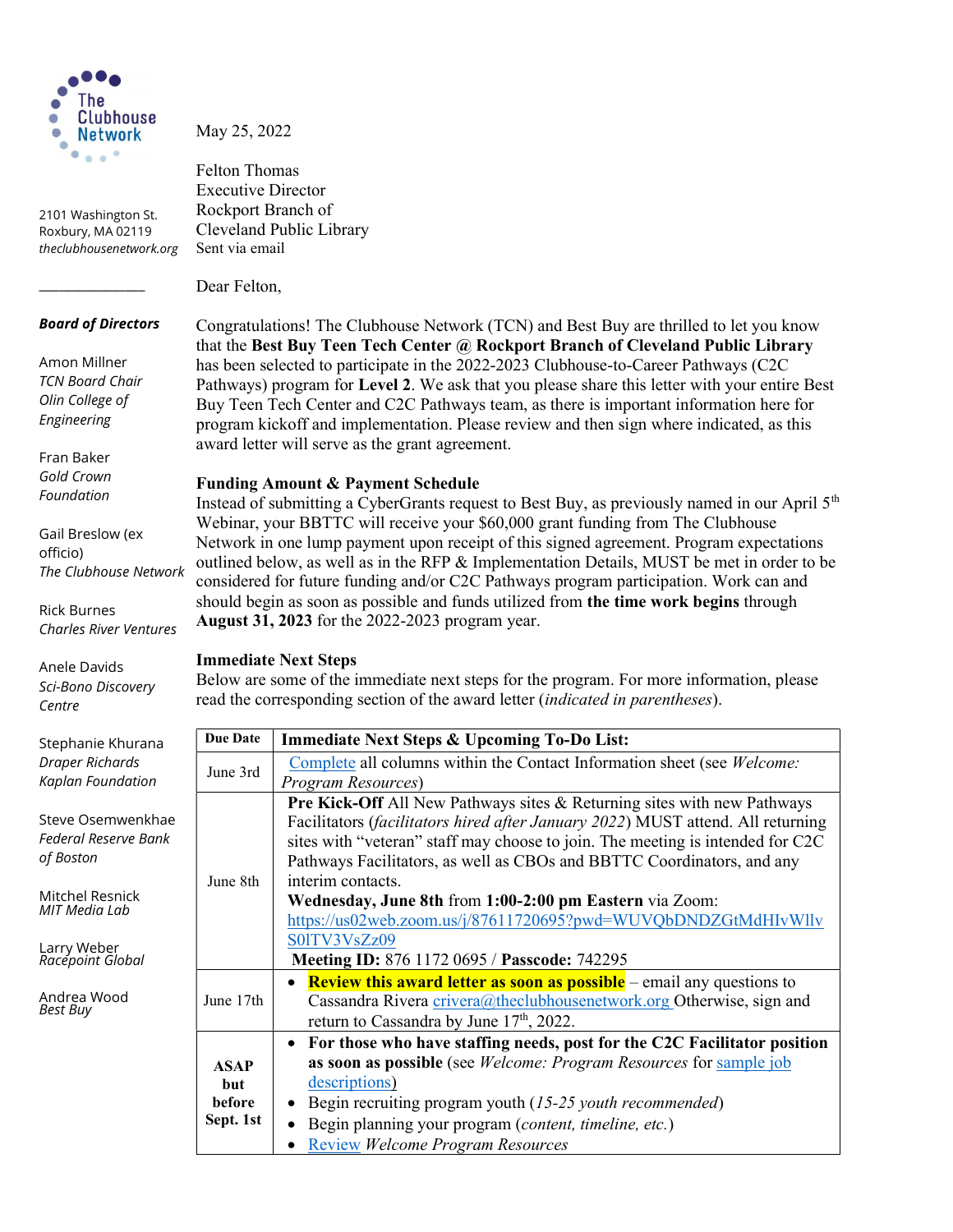|             | All Best Buy Teen Tech Center (BBTTC) Team members should read<br>your TTC's C2C Pathways proposal and Implementation Details                                                                                                                                                                                                                                                                                                                                                                                                                     |  |
|-------------|---------------------------------------------------------------------------------------------------------------------------------------------------------------------------------------------------------------------------------------------------------------------------------------------------------------------------------------------------------------------------------------------------------------------------------------------------------------------------------------------------------------------------------------------------|--|
| Aug. 4th    | Official Kick-Off! All New & Returning Pathways sites MUST attend. C2C<br>Pathways Facilitators as well as CBOs and BBTTC Coordinators, and any<br>interim contacts are expected to join the call.                                                                                                                                                                                                                                                                                                                                                |  |
|             | *Tentatively scheduled for <b>Thursday, August 4<sup>th</sup>;</b> additional details will be<br>shared as we get closer to the month of August 2022.                                                                                                                                                                                                                                                                                                                                                                                             |  |
| Sept. $9th$ | Items for C2C Facilitator to complete:<br>Accept weekly Zoom meeting calendar invitation<br>Join TCN Slack channel (see Enhancing our Community of Practice via<br>$\bullet$<br>Slack)<br>Familiarize yourself with our 2022-23 Secure Google Drive folders &<br>$\bullet$<br>resources (see Using our Secure Google Drive)<br>Prepare to attend/ participate in the TCN Annual Conference in New<br>$\bullet$<br>Orleans, Sept. $12^{th}$ - $14^{th}$ and stay for a half day C2C Pathways post-<br>conference session on Sept. 15 <sup>th</sup> |  |

## Potential COVID-19 Pandemic Implications

TCN is proceeding with the C2C Pathways program as described in the Request for Proposals, while acknowledging that based on local and national circumstances, we are not 100% post-COVID19 and therefore some program adjustments may still need to be made. That said, the expectation is that your program will be all or nearly all in-person. Please keep in touch with TCN to discuss any necessary program modifications prior to and during implementation.

#### Working with National Partners

Best Buy and TCN have been working closely to design an effective matching process for the 2022-23 program year. Matches will be discussed between now and the program Official Kick-Off in August of 2022. Best Buy will make every effort to honor National Partner requests as best as possible, and final matches will be shared ideally by late July- but no later than the program Kick-Off. You can anticipate correspondence regarding your National Partner match(es) to come directly from one of three people on Best Buy's Team in charge of managing partner relationships (Shakira Smiler, Awale "Wally" Osman, and/or Jackiez Gonzalez). Please plan to respond to them directly, as well as reach out to them throughout the program year with any questions and/or concerns that may arise. Please plan on Cc'ing Cassandra Rivera, C2C Pathways Program Manager on emails whenever necessary (to support with logistics, challenge areas, etc.).

#### Enhancing our Community of Practice via Slack

All C2C Facilitators will be asked to join OR remain on our  $(TCN$  managed) C2C Slack channel as one of the many ways that we'll be continuing to strengthen our growing community of practice across all program sites. In addition to engaging in ongoing conversations, facilitators will be asked to photo document & share their regular Pathways program meetings, activities, and workshops on our COP (community of practice) channel.

If your C2C Pathways Facilitator is already able to access our C2C Slack channel, there is absolutely nothing that they need to do. If they are new to your BBTTC and to their role as C2C Facilitator, next steps are easy: simply add their name/ email address to our Contact Information sheet and wait for us to add them to the c2c-2022-2023 channel. Slack will send a follow-up email with additional instructions on how to join. Please note that we strongly recommend that Facilitators download the Slack App to their mobile device for ease of use during this program year; however, a desktop version is also available.

#### Pre Kick-Off & Official Kick-Off

To establish our community of practice, answer additional questions, get everyone off on the right foot and formally kick off all levels of C2C Pathways your C2C team should plan on joining the following meetings:

#### Pre Kick-Off:

• When: Wednesday, June  $8<sup>th</sup>$  from 1:00-2:00 pm Eastern via Zoom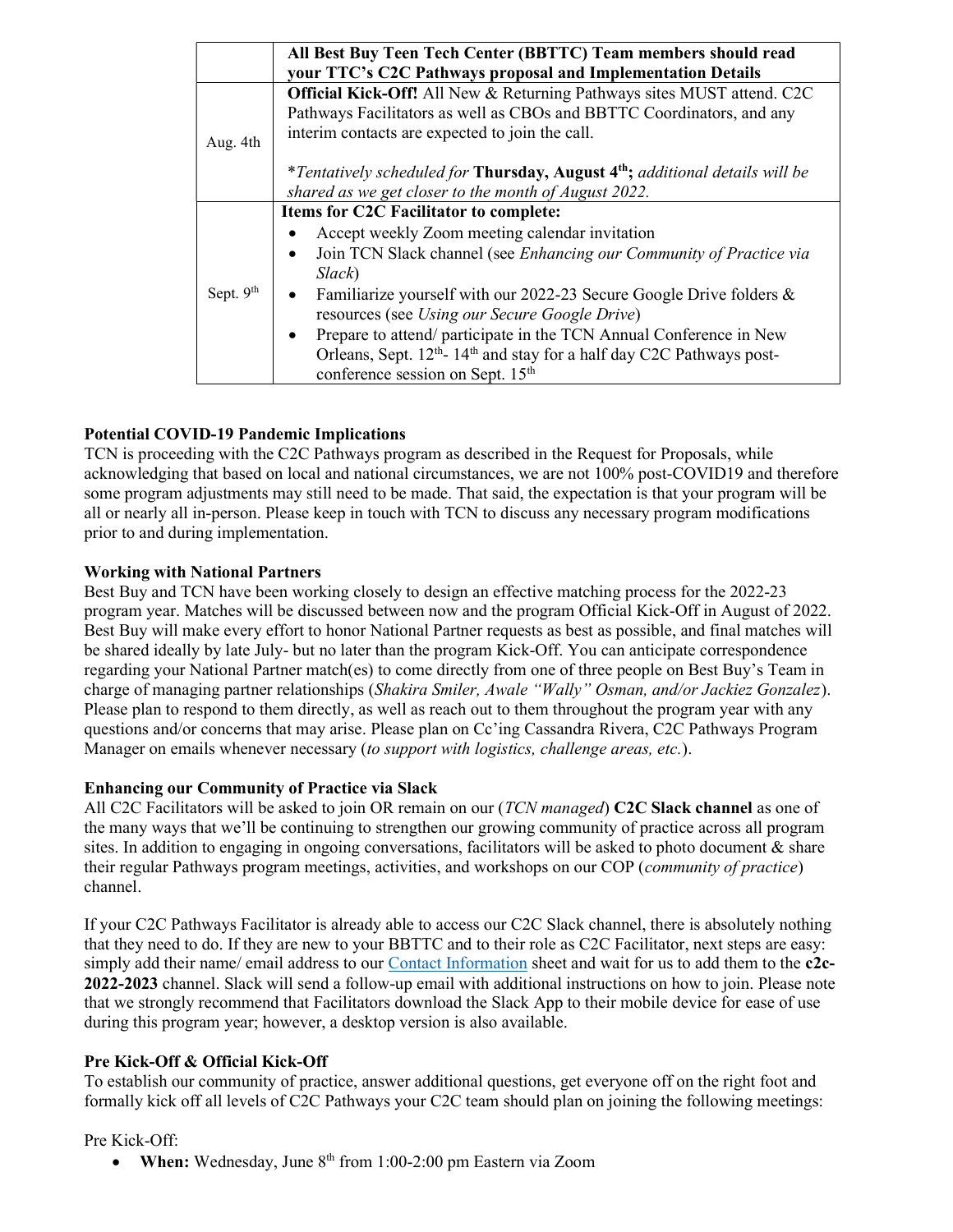- Zoom Link:
- https://us02web.zoom.us/j/87611720695?pwd=WUVQbDNDZGtMdHIvWllvS0lTV3VsZz09
- Meeting ID: 876 1172 0695 / Passcode: 742295 / By phone: +1 929 205 6099
- Who Should Attend: All New & Returning Pathways program sites with new staff members (*i.e.*) facilitators hired after January 2022). TTC Coordinator, CBO and C2C Pathways Facilitator (if you already have one) should plan to attend, as well as any other relevant staff who will be working closely to support this program.
- What to Expect: Our goal is to answer any lingering questions about the program, discuss strategies for hiring a new C2C Facilitator where appropriate, and share information about what's needed to start the year off successfully! We will also plan to discuss the National Partner matching process.

Official Kick-Off:

- Tentative: Thursday, August  $4<sup>th</sup>$  from 2:00-:3:30 pm Eastern via Zoom
- Who Should Attend: All New & Returning Pathways sites MUST attend this meeting. C2C Pathways Facilitators as well as CBOs and BBTTC Coordinators, and any interim contacts are expected to join the call.
- What to Expect: All sites will have an opportunity to hear more about what we have in-store for the upcoming program year, as well as meet the National Partner(s) who will be supporting your 2022-23 Level 2&3 C2C Pathways programs.

# C2C Pathways Post-Conference Session at TCN Annual Conference

All C2C Facilitators are required to attend the TCN Annual Conference this September  $12<sup>th</sup>$ -14<sup>th</sup>, 2022 in New Orleans, and stay for a half-day post-conference session on Thursday, Sept. 15<sup>th</sup>. The goal of our session will be to build (*in-person*) community with one another, collaborate on the development of some useful facilitator resources for to 2022-23 program year, and brainstorm/ discuss some creative ways to keep youth engaged in your Pathways programming throughout the year!

#### Using our Secure Google Drive

Since Google Drive has become an integral part of our C2C Pathways community of practice over the years, it's important that your C2C Facilitator familiarize themselves with how our Secure Google Drive is organized and where various program resources are kept. In order to gain access to our 2022-2023 C2C Pathways Drive please make sure that someone from your C2C Pathways Team completes columns J,K & L in the Contact Information sheet. In that sheet your site will be asked to share a "Primary Gmail" address (we strongly recommend something generic like c2cpathway.yoursite@gmail.com), and up to two additional Gmail addresses (*TTC/ CBO recommended*). In an effort limit unnecessary traffic on the Secure Drive, each site will only be allowed to give a total of 3 Gmail accounts access, so please choose strategically.

#### Welcome: Program Resources

In order to help all programs get started, we have created a Welcome! Program Resources folder. You can freely access this folder without being added to the Secure Google Drive. This folder includes the following:

- Sample Job Descriptions: If you are a new site, one of your most important first steps is hiring your C2C Pathways Facilitator. This is truly an urgent program need! To help you with this, we have provided some past job descriptions. Please write your job description and post to hire immediately. The sooner you have a C2C Pathways Facilitator, the better your program. Please remember:
	- o Levels 2 & 3 must hire a full-time C2C Facilitator
	- o The C2C Facilitator role may NOT be split between two staff members
	- o Hire a full-time C2C Pathways Facilitator by September 1, 2022 at the latest.
- RFP & Implementation Details: Since it is important that everyone can reference the RFP and program details, we have added these to the folder.
- Contact Information: We need to get in touch with you to start our Community of Practice! This is to start regular meetings, get you connected to Slack, and so on. If your TTC does not yet have a C2C Pathways Facilitator, please identify an interim main program contact. Please add your site's Contact Information by 6/3.

#### C2C Pathways Expectations

As a grant recipient, your organization is expected to…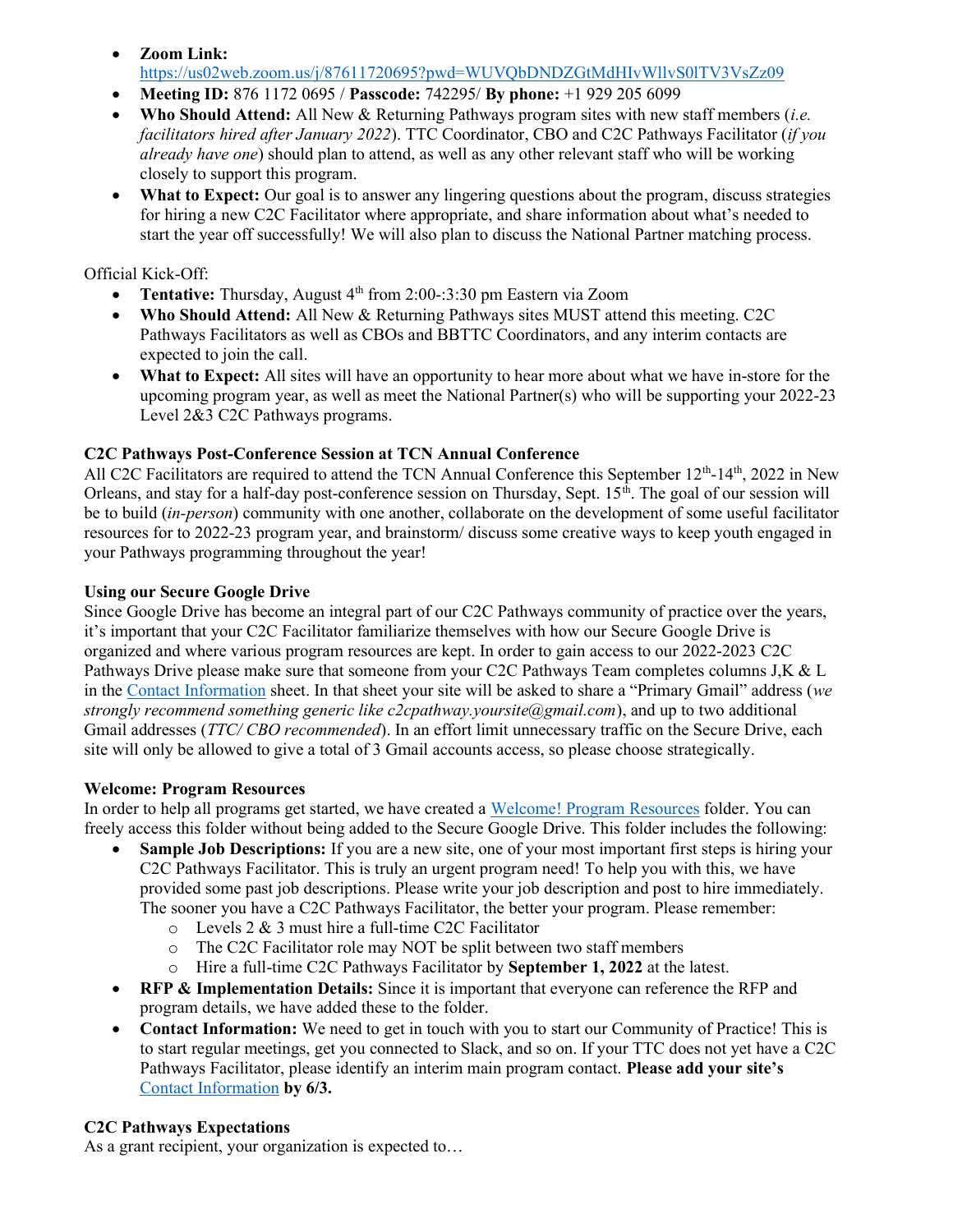- Hire a full-time C2C Pathways Facilitator by September 1, 2022 at the latest.
- C2C Pathways Facilitator must attend C2C Pathways meetings, typically 90 minute-long meetings on a weekly basis and the 2022 Annual Conference; if staff has never attended TCN's weeklong orientation program for all new staff (called "Immersion Week"), then they also must attend the Immersion Week as soon as possible (dates to be announced).
- Commit to participation in C2C Pathways program and community of practice (*participation in* professional development, sharing best practices, photo documentation, lessons learned, etc.). Please see the RFP and Implementation Details for full program details.
- Start 1<sup>st</sup> learning cycle (*Level 2*) OR (*Level 3*) program no later than **November 1, 2022**.
- Participate in periodic youth tracking and reporting over time, including: number and demographics (age, gender) of teen participants, program participation, gains in skills and competencies, level of interest in tech careers, attitudes about school and work, aspirations for the future, and (*eventually*) internship placements for Level 3 programs. There will be a consent form for evaluation/surveys which youth are asked to have a parent/guardian sign (*if under the age of 18*) when joining the program. C2C Facilitator/TTC must commit to doing their best to encourage all youth to take these evaluation surveys. TCN will provide this consent form in Aug./Sept. 2022.
- Develop financial and community support to help sustain a commitment beyond the grant funding period (August 1, 2022-August 31, 2023). Successful grant recipients this year may be eligible to apply for additional funding in future years, with grant amounts to be determined.
- Develop and share resources with The Clubhouse Network and other C2C Pathways sites, including youth application to join the program, workshops, projects, and internship process protocols.
- Encourage all youth in the C2C Pathways program to be active Clubhouse/TTC Members during and beyond the program and follow up with youth who completed the program.
- Design and implement a program which includes soft skills training, workplace readiness, and focused STE(A)M technology skill-building (starting in the Fall 2022).

Level 2 (short-form programs ONLY)

- At least four 3-12 week programs must be completed by the end of August 2023, with the participation of at least two National Partners.
- Additional specifics for Level 2:
	- o There is no internship requirements for Level 2.
	- o Workforce readiness content should be included as part of the program, but the TTC can determine exact content and delivery. Please refer to the Workforce Readiness Curriculum via Clubhouse Connect for resources to use & see the Program Year Check-List! 2022-23 for an outline of required curriculum topics (*organized by Level*).
	- $\circ$  Have a minimum of 15 youth ages 13-18 completing each program (*can be the same* youth or different youth).

Level 3 (long-form programs ONLY)

- One, cohesive, cohort-based program with knowledge and skill-building starting in the Fall, preinternship project in the Spring, and a paid internship for the Summer. Programs must have a specific long-term "track" with a technology focus area which youth can articulate (e.g., "we focused on video production"); this content might be delivered via a National Partner, developed and delivered 'in-house' by the TTC, or via a local partner.
- Additional specifics for Level 3:
	- $\circ$  It is the responsibility of the TTC/host organization to identify and secure paid summer internships for C2C Pathways youth for Summer 2023. Unless there are lingering restrictions due to COVID19, the expectation is that internships are at organizations/ companies external to the TTC and host organization. Please ensure that any internship opportunity offered by a National Partner meets our internship requirements (Level 3)
	- $\circ$  Workforce readiness content must include topics listed in the **Program Year Check-**List! 2022-23. BBTTCs can choose to use resources shared in the Workforce Readiness Curriculum via Clubhouse Connect or develop their own, but they must cover at least these topics.
	- $\circ$  Program cohort with at least 15 youth ages 16-20 who complete the program (TCN) Recommendation: recruit 20-25+ youth).